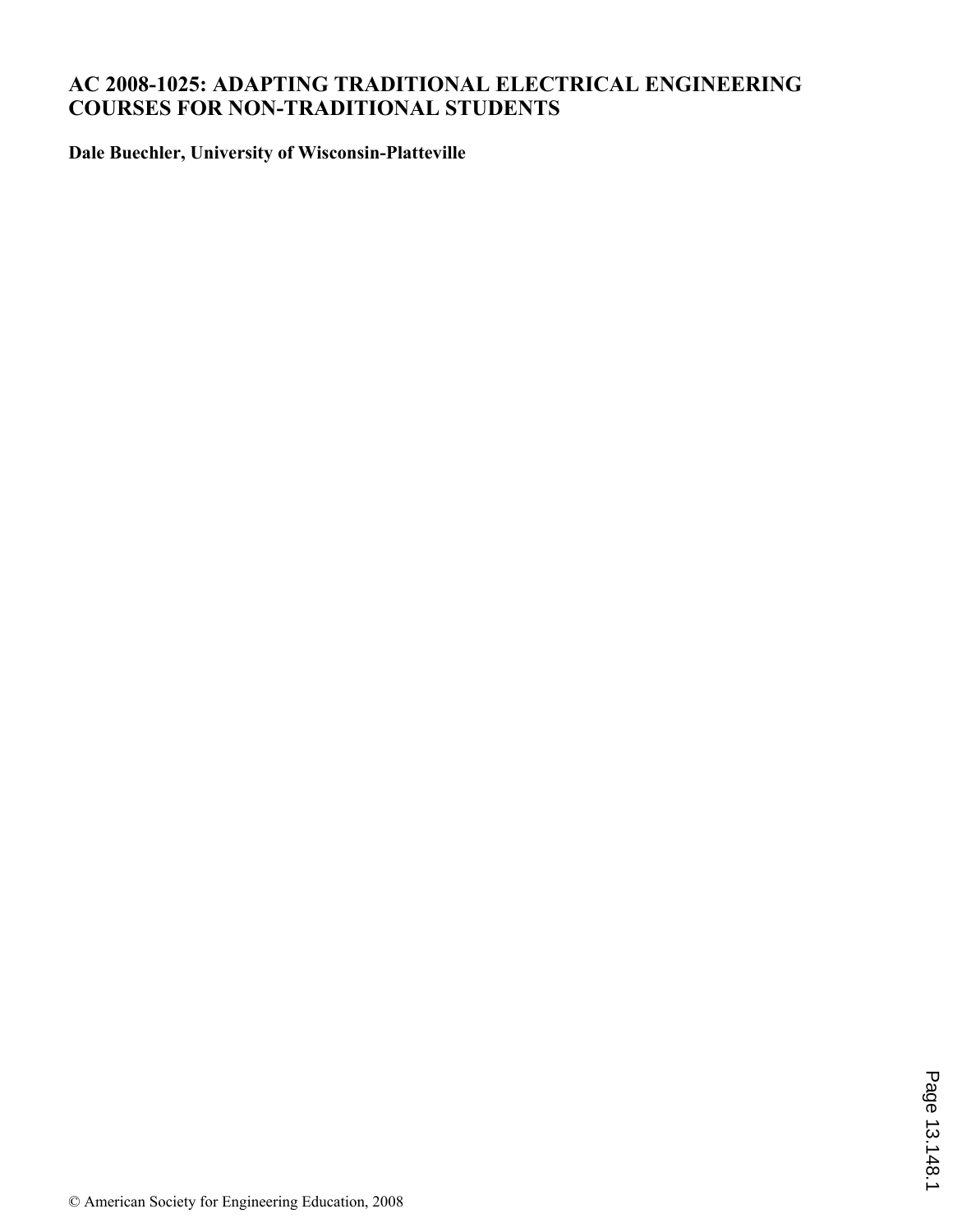# **Adapting Traditional Electrical Engineering Courses for Non-Traditional Students**

## **Abstract**

At the request of local industry, the University of Wisconsin-Platteville recently started remote electrical engineering collaborative programs at two of the University of Wisconsin System's two-year schools. These programs were specifically developed to allow place-bound nontraditional students, who work during the day, to obtain their entire under-graduate electrical engineering degree on a part-time basis without having to travel to the main campus located 90 miles and 180 miles away respectively. Students in the program typically take two engineering courses per semester from the on-site faculty supplemented by distance course offerings as needed. Each of these courses has the same content as the ones offered at the main campus, including laboratory work and semester design projects. Courses in Math, Science, English, and the Humanities are offered by the local two-year school. The specific needs of our nontraditional students and the ways the course offerings at our site have been adapted to meet those needs are discussed. The unique challenges of this type of program are also discussed.

### **Introduction**

One of the main objectives of the College of Engineering, Mathematics, and Science at the University of Wisconsin-Platteville (UW-Platteville) is to ensure that its students gain the knowledge and develop the mental skills and personal characteristics necessary to become successful citizens and professionals who can meet the present needs of industry. In recent years, companies within our state have found it much harder to meet their engineering needs. They have unsuccessfully tried to meet these engineering needs with graduates from other regions of the country, only to find that these engineers, without any ties to this region, leave after a few years. At the request of the local industry, collaborative electrical engineering (EE) programs were started in the fall of 2006 in the Fox Valley and in Rock County, both areas of the state that have a strong manufacturing presence. These programs are located at the University of Wisconsin-Fox Valley (UW-FV) and the University of Wisconsin-Rock County (UW-RC), which are two-year schools within the larger University of Wisconsin System. At each site, a small engineering building, consisting of a media classroom, a laboratory, offices, and a storage facility, was constructed and paid for by funds from local industry and private donations. As part of the collaborative agreement, prerequisite courses (math, science, english, humanities, etc.) are offered by the local two-year school, while all courses within the engineering major are offered by faculty from UW-Platteville, under their ABET accreditation. The creation of the EE collaborative program at UW-FV joined an established collaborative mechanical engineering (ME) begun in the fall of  $2002<sup>1</sup>$ , while the program at UW-RC was established from scratch.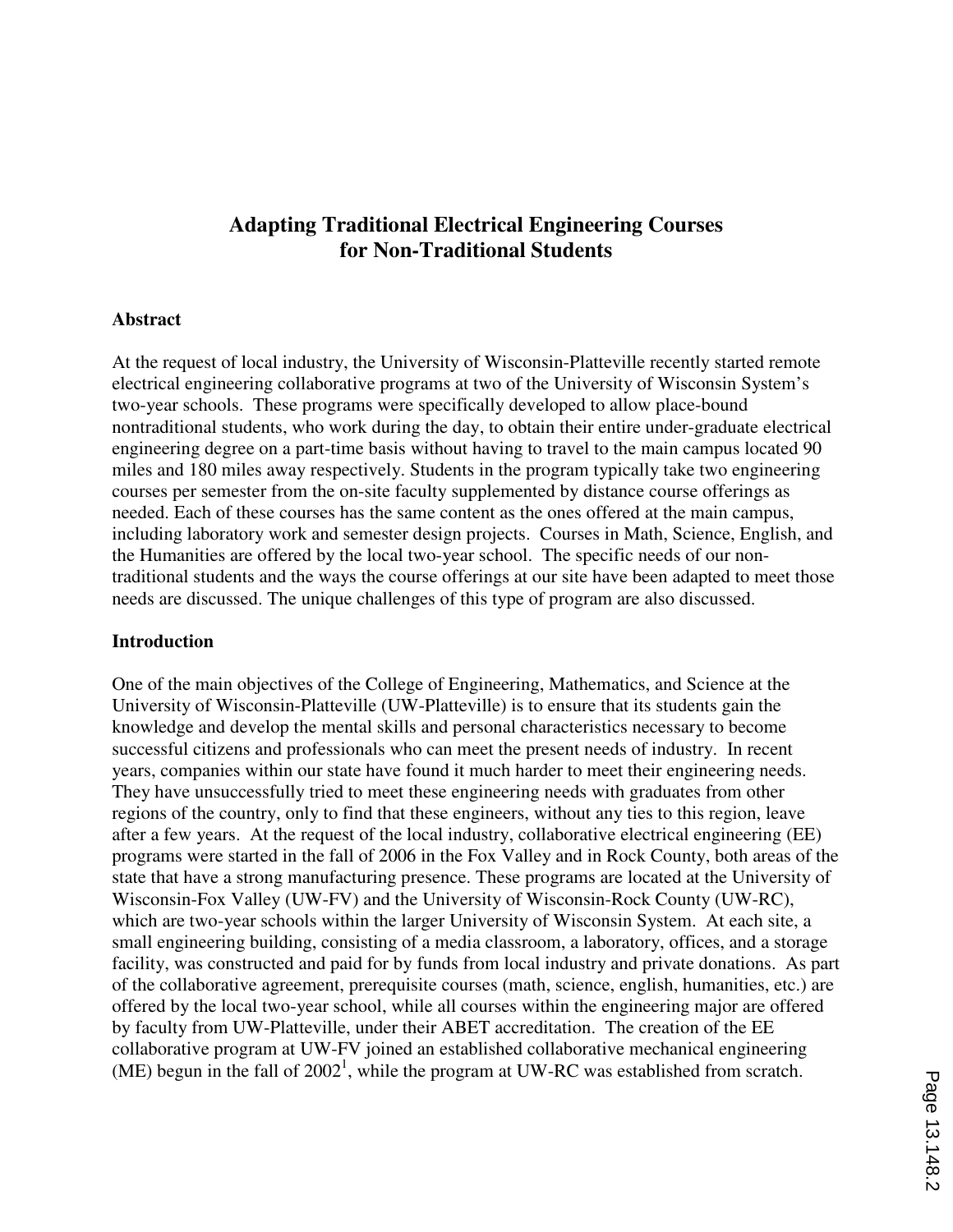The collaborative program concept, designed for working and place-bound adults, will allow students to complete their entire four-year engineering degree on a part-time basis at the local two-year university-system school without traveling to the main campus. Each of the courses offered via the collaborative program has the same content as the ones taught on the main campus. To get students into their major courses sooner, many of the beginning EE courses require "just-in-time" mathematics and physics. Course offerings are primarily in the evenings and on Saturdays as required.

# **Designing Course Offerings for Non-Traditional Students**

In recent years, most universities have seen an increase in the number of non-traditional undergraduate students on campus. While at my previous position at a more traditional campus, I recognized that a significant number of my students were working and going to school. As a result I wrote and received a University of Wisconsin system grant to improve the learning of non-traditional students in the Analytical Methods of Engineering course that I taught. In this prior work<sup>2</sup>, I utilized technology to make the course more accessible and efficient. In-class time savings were used to do more examples and to incorporate in class assessment techniques such as pair and share to determine the level of student understanding. I found that the changes that I made to help the non-traditional students in my class helped improve the class for all of my students.

Unlike at a traditional institution where non-traditional students are treated as an exception instead of the rule, in this new collaborative program non-traditional students are the majority and traditional students are the minority. As a result, the course design needs to be tailored to the needs of non-traditional students and the validity of basic pedagogical assumptions had to be evaluated. In pedagogy (child model), we typically assume that the students have little if any outside experience pertaining to the subject matter and therefore are dependent on the instructor<sup>3</sup>. In Andragogy<sup>3,4,5</sup> (adult model), we assume that the adult learner has high quality life experiences prior to setting foot into the classroom. This latter model may be a better model under certain circumstances. For example, the first class in the fall of 2006 at UW-RC was Circuit Modeling I. The class contained 9 students, whose average age was 30, including several technicians with many years of experience.

In redeveloping engineering courses for non-traditional students, I have found the following techniques to be helpful. First of all it is important to prioritize the material to be included in the course. To accomplish this, the entire course (lectures, exams, homework, etc.) should be objective driven<sup>6</sup>. If the material is not covered by an objective, it should not be in the course. This will help remove "busy work" and allows students to focus on the more important items. Second, give graded homework, 2-3 problems, during every class. This allows students to better understand the key concepts from each lecture and gives the instructor continuous feedback on misconceptions. I typically have homework due on the morning after the next class to provide a time for questions during the next class. By doing this I have found an improvement in the number of submitted homework assignments. Third, the use of technology is an essential part of addressing the needs of non-traditional students. Non-traditional students with the added responsibilities of work/family will miss some lectures during the semester. The course website is used in a manner similar to that for a distance education course, allowing students to stay up to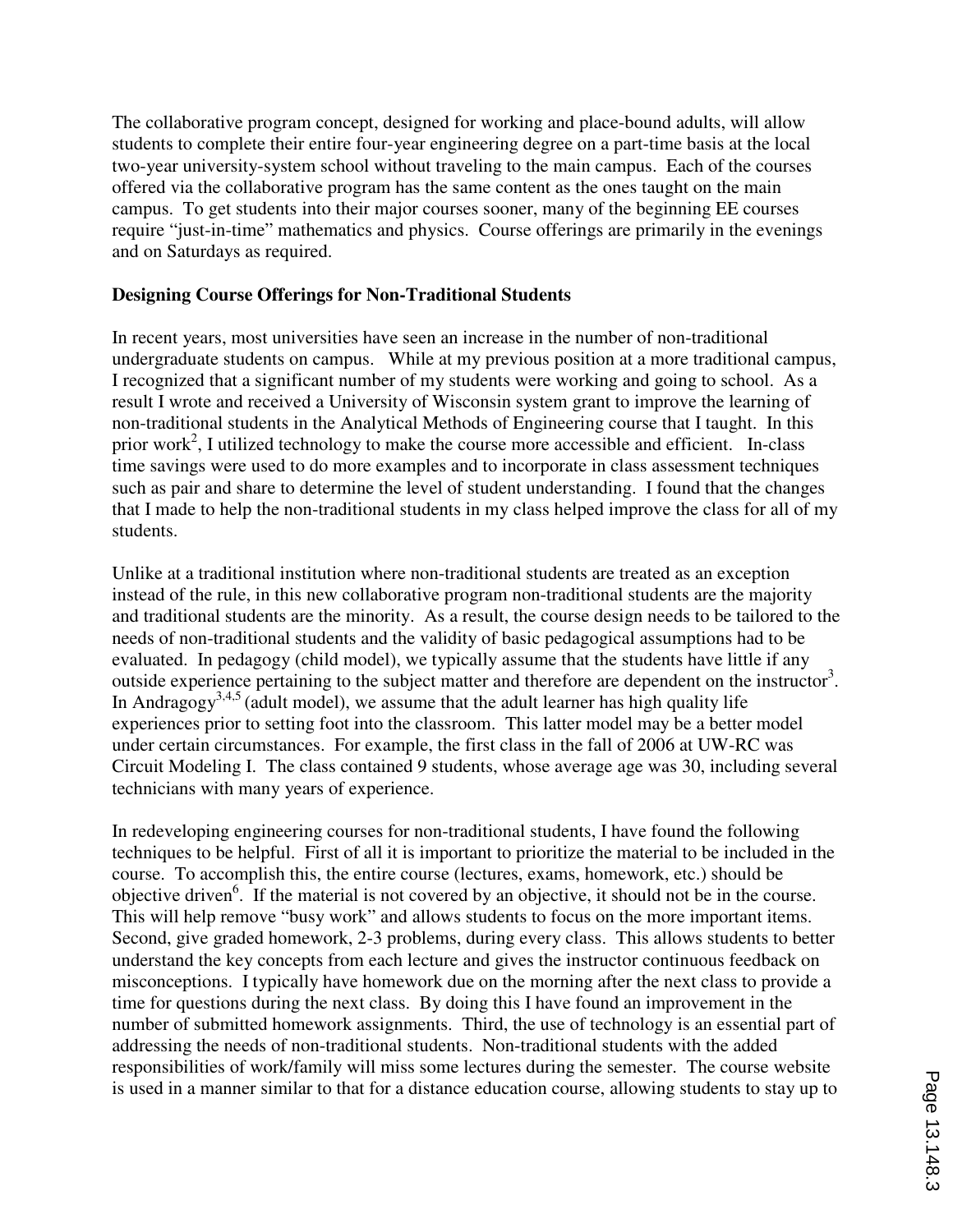date with the class in the event they cannot attend. Course and exam objectives are posted as are important due dates. Office hours and contact information are provided for student use. All work to be submitted for grade (Homework, Projects, etc.) plus examples are posted. Homework solutions and practice problems with answers are provided as feedback. Lecture notes and readings are posted in advance to allow efficient coverage of the theory and more time for inclass examples and assessment. In-class "board-work" using the document camera is scanned and placed on the class webpage. Electronic submission of homework and projects is encouraged, allowing students to make fewer trips to campus. Fourth, flexibility should be incorporated into the course syllabus. Most non-traditional students have outside commitments such as work and family which require missing at least 1 class per semester. Allowing students to drop their worst exam, quiz, homework, etc., helps students overcome such absences. Finally, assessment needs to be an integral part of each course. Instructors need to determine the concepts that students are having trouble with prior to the examinations. In-Class Assessment techniques such as Pair and Share, Muddiest Point, one sentence summary, and ConcepTests can be used throughout the semester in addition to pretests and quizzes to determine the student's understanding of key concepts at various levels of learning (Bloom's Taxonomy). Results allow the instructor to focus on areas of need, adding additional examples on the website to address points of poor understanding.

## **Laboratories**

The laboratories are one of the strengths of the UW-Platteville EE Program. Like the courses offered on main campus, all but one electrical engineering course has a laboratory and most have semester design projects. The laboratories are integrated together with the theory. The laboratory portion of the course helps those with prior lab experience, such as technicians, to better understand the theory of the class and provides valuable hands-on experience to those without prior experience. After students completed Circuit Modeling I, the lab time for future courses is not scheduled (open labs). This allows the student to complete his/her lab work at their convenience. Upon completion the student signs up for a lab "check-off" and completes a written report. This model assumes the student has achieved a certain level of maturity to work independently and complete the work in a timely manner. Both our non-traditional students and traditional students like the flexibility of our open labs.

### **Assessment**

One of the most important portions of this new collaborative program is assessment. Not only is ongoing assessment important within each course, the entire program is undergoing continuous assessment. Although this new program was developed for place-bound students who work during the day and work toward a degree at night, in reality there has been a mixture of students with varying age, experiences, motivation, funding, and priorities. The current program consists of  $\approx$ 50% students who are fully employed and  $\sim$  33% traditional-age students who are working part-time. Our initial cohort of 9 students (began fall of 2006) is down to 6 (one failed the first course, one person was transferred out of state, and another has taken a break from the program). The second cohort of 9 is down to 7 (one failed the first course and a second decided to go in another direction after successfully completing the first class). We have about 45 students currently in the EE program at UW-RC and another ~30 students in the EE program at UW-FV ,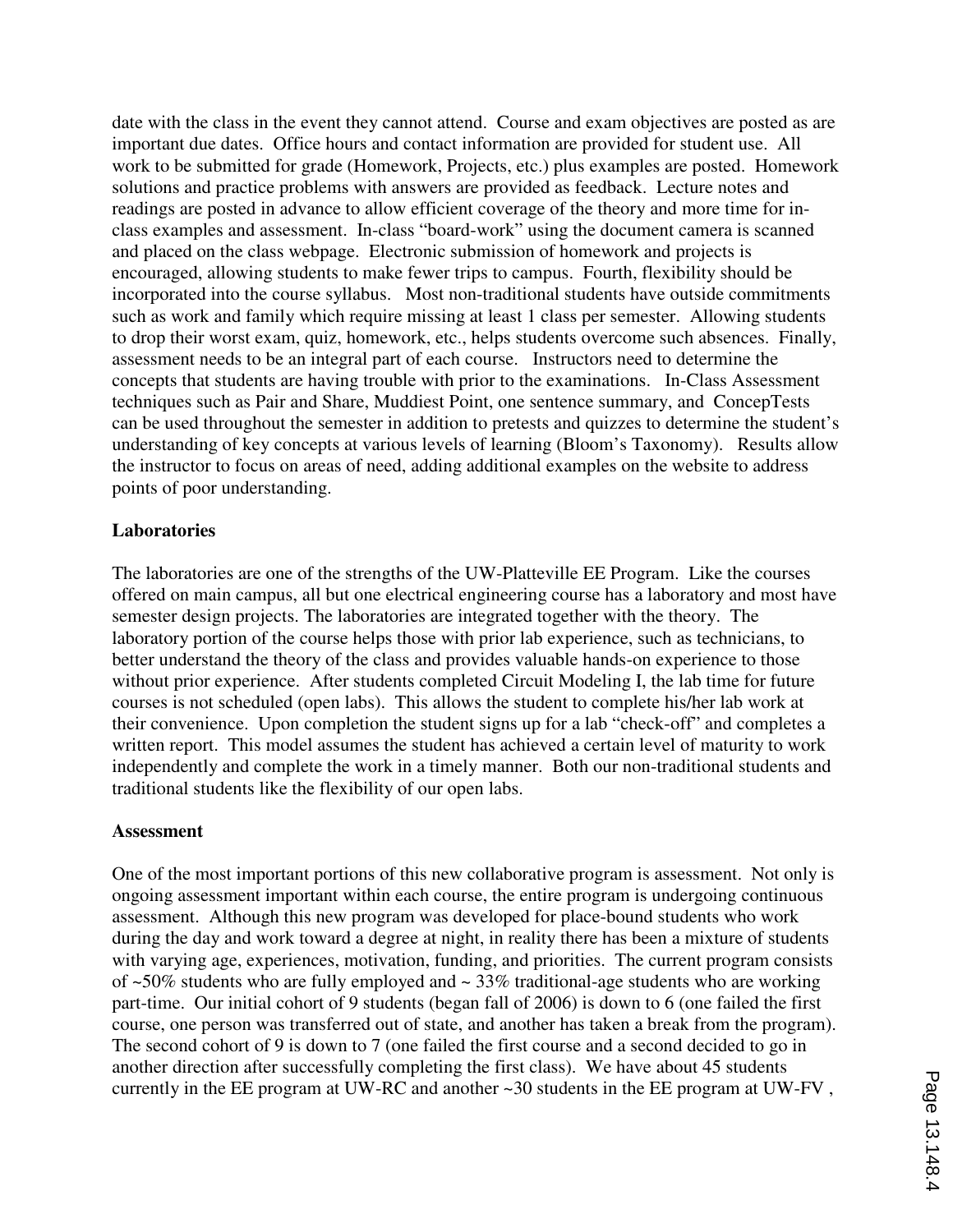but most of them are in the process of completing their prerequisite coursework at the two-year schools.

One of the assumptions of the program was that fully employed students could handle two fourcredit courses including lab during a semester. This assumption was tested during the fall of 2007. It turned out that the workload was too heavy for some of those in full-time salaried positions with families. This caused some of the students to reevaluate their plan. As a result several of the students are planning to take 1 class each semester plus one in the summer instead of the planned two classes per semester in the fall and spring. This has also impacted our schedule of projected course offerings.

On the positive side, the mathematics issues which we thought might be a major stumbling block for those students who either took the prerequisite course long ago and forgotten it or for those who never really learned it in the first-place has not been as bad as we had envisioned. Through in-class reviews and review material/links on the webpage we have been able to help students meet most of the mathematical challenges to date.

# **Logistical Issues with Remote Education**

A major draw to this program is the ability to complete the entire degree on a part-time basis at the remote site (2-year school) without having to travel to the main campus. A problem with this approach is that the remote sites only have limited faculty (initially 2 faculty members at UW-RC and 1 at UW-FV). The on-site faculty will not have expertise in every area. In addition, circumstances will occur where students will have to make-up a missed/failed course or wish to take a specialty course offered on the main campus. The initial thought was to offer these courses via distance education. The issue with our EE curriculum is that each course has a laboratory and most have design projects. This is a major strength of our program as indicated in our recent ABET evaluation and by our industrial advisory board.

The problem of how to deliver laboratories to remote locations has long been a stumbling block to the creation of distance electrical engineering programs. As a result, there are very few distance education programs that are totally offered remotely<sup>7</sup>. Some institutions try to by-pass this issue by requiring that their students spend an extended period of time on the main campus<sup>8,9</sup> (usually in the summer), which is not really an option for place-bound students. Others create virtual laboratories or simulations<sup>7,10,11</sup>. Unfortunately, virtual laboratories take a great deal of effort to create and are usual limited to lower level labs and the commercially available equipment that "facilitates" such usage is often quite limited (for example National Instrument's Educational Laboratory Virtual Instrumentation Suite (NI ELVIS) is very frequency limited). Although this may be an option for some introductory laboratories in a few of the core classes, these options do not address the design project aspect of these courses. To date we have only offered one distance EE course at UW-RC and the course was team-taught, with the on-site faculty member handing the laboratory component of the class. Due to negative feedback from students during this summer experience future distance offerings were delayed at UW-RC until these problems have been addressed. Other logistical issues with distance education for nontraditional students included the availability of course software for off-campus use and how to handle office hours remotely. I recently collaborated on a UW-System grant proposal with